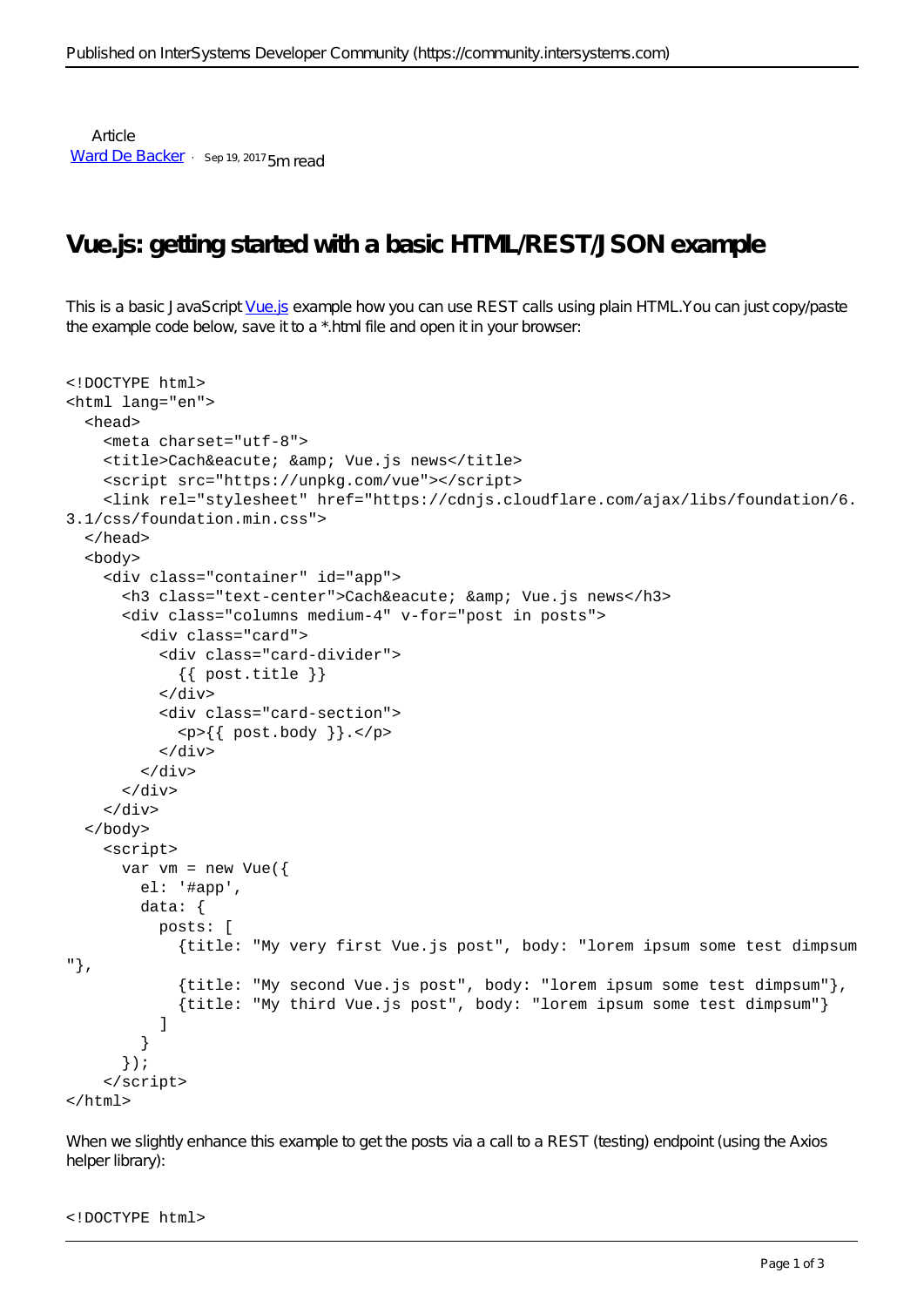```
<html lang="en">
   <head>
     <meta charset="utf-8">
    <title>Cach&eacute; & amp; Vue.js news</title>
     <script src="https://unpkg.com/vue"></script>
     <script src="https://unpkg.com/axios/dist/axios.min.js"></script>
     <link rel="stylesheet" href="https://cdnjs.cloudflare.com/ajax/libs/foundation/6.
3.1/css/foundation.min.css">
   </head>
   <body>
     <div class="container" id="app">
      <h3 class="text-center">Cach&eacute; & amp; Vue.js news</h3>
       <div class="columns medium-3" v-for="post in posts">
         <div class="card">
           <div class="card-divider">
             {{ post.title }}
           </div>
           <div class="card-section">
             <p>{{ post.body }}.</p>
           </div>
         </div>
       </div>
       <hr>
       <button class="button" style="display:block;margin:auto;" @click="getPostsViaRE
ST">Get posts via REST</button>
     </div>
   </body>
     <script>
      var vm = new Vue\{\} el: '#app',
         data: {
           posts: [
             {title: "My very first Vue.js post", body: "lorem ipsum some test dimpsum
"},
             {title: "My second Vue.js post", body: "lorem ipsum some test dimpsum"},
             {title: "My third Vue.js post", body: "lorem ipsum some test dimpsum"}
 ]
         },
         methods: {
           getPostsViaREST: function() {
             axios.get("https://jsonplaceholder.typicode.com/posts")
               .then(response => {this.posts = response.data})
 }
 }
       }); 
     </script>
</html>
```
You'll notice a couple of things were added: the Axios helper library in the <head>, a <br/>sbutton> to retrieve the posts via REST - look at the natural syntax in Vue.js for binding methods to event methods - and below in the Vue instance, a getPostsViaREST method where the REST call is done using Axios. The REST response modifies the (reactive) data.posts property. Notice that Vue.js automatically updates the view as soon as the data.posts content is changed, welcome to "reactivity"!

It's a trivial exercise to replace this test endpoint with your own QEWD is REST or Caché CSP/REST endpoints or even better - as shown in the vue-gewd example, with an permanent WebSocket connection to a QEWDjs/Caché back-end.

This example only gives a very basic introduction to the capabilities of Vue.js. For a real application, you'll probably